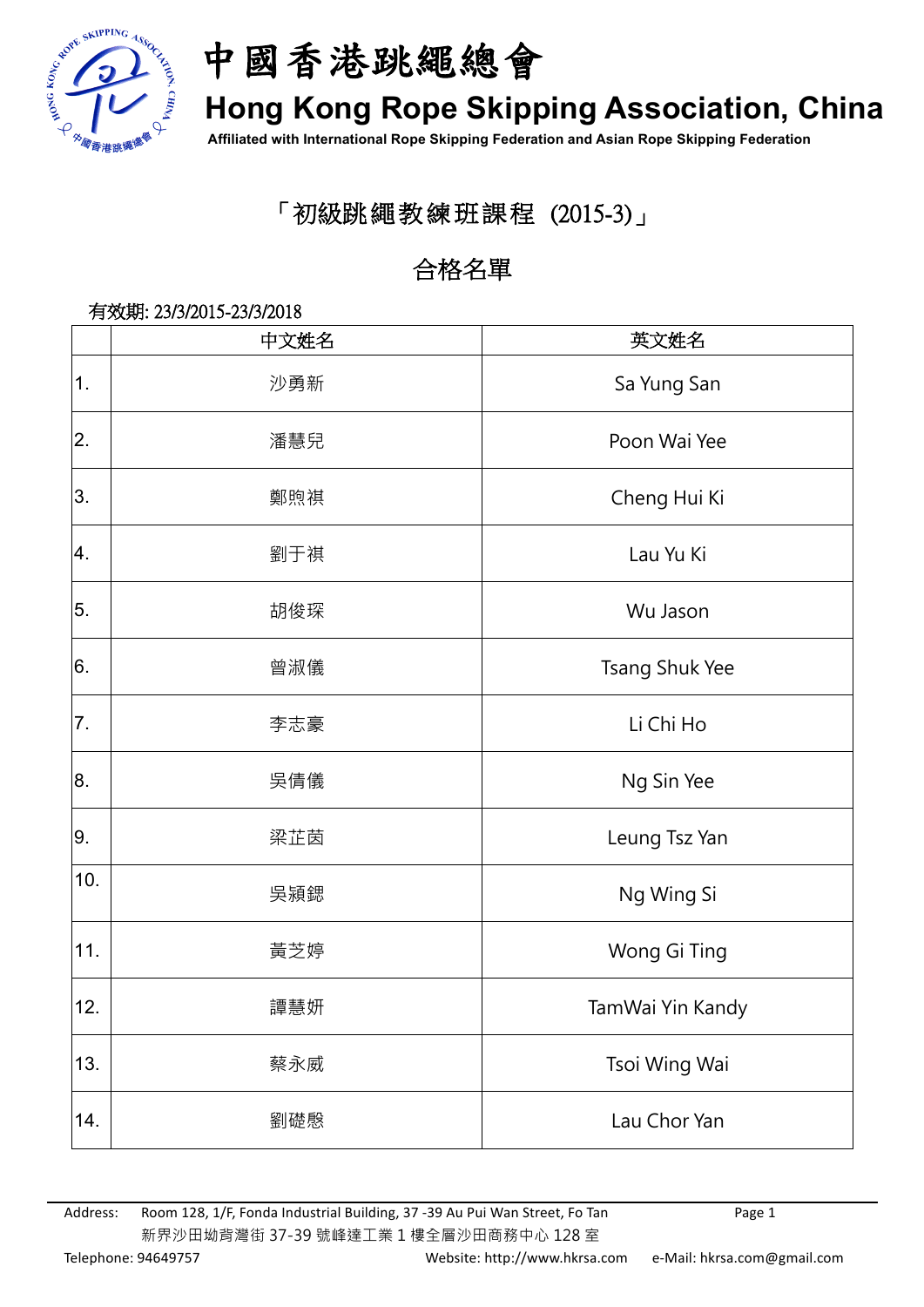



## **Hong Kong Rope Skipping Association, China**

**Affiliated with International Rope Skipping Federation and Asian Rope Skipping Federation**

| 15. | 沈家良 | Sum Ka Leung      |
|-----|-----|-------------------|
| 16. | 梁惠敏 | Leung Wai Man     |
| 17. | 李芷晴 | Li Tsz Ching      |
| 18. | 余映姿 | Yu Ying Chi       |
| 19. | 王容儲 | Wong Yung Chu     |
| 20. | 楊善雯 | Yeung Sin Man     |
| 21. | 鍾莉群 | Chung Lei Kwan    |
| 22. | 鄺嘉銳 | Kwong Ka Yui      |
| 23. | 陳亦愉 | Chan Yik Yu       |
| 24. | 何綺琳 | Ho Yee Kam        |
| 25. | 孫偉霖 | Sun Wai Lam       |
| 26. | 莫家濠 | Mok Ka Ho         |
| 27. | 譚珮文 | Tam Pui Man Polly |
| 28. | 鄭皓然 | Cheng Ho Yin      |
| 29. | 譚祖文 | Tam Joa Man       |
| 30. | 郭子傑 | Kwok Tsz Kit      |
| 31. | 葉濼婷 | Yip Lok Ting, Zoe |